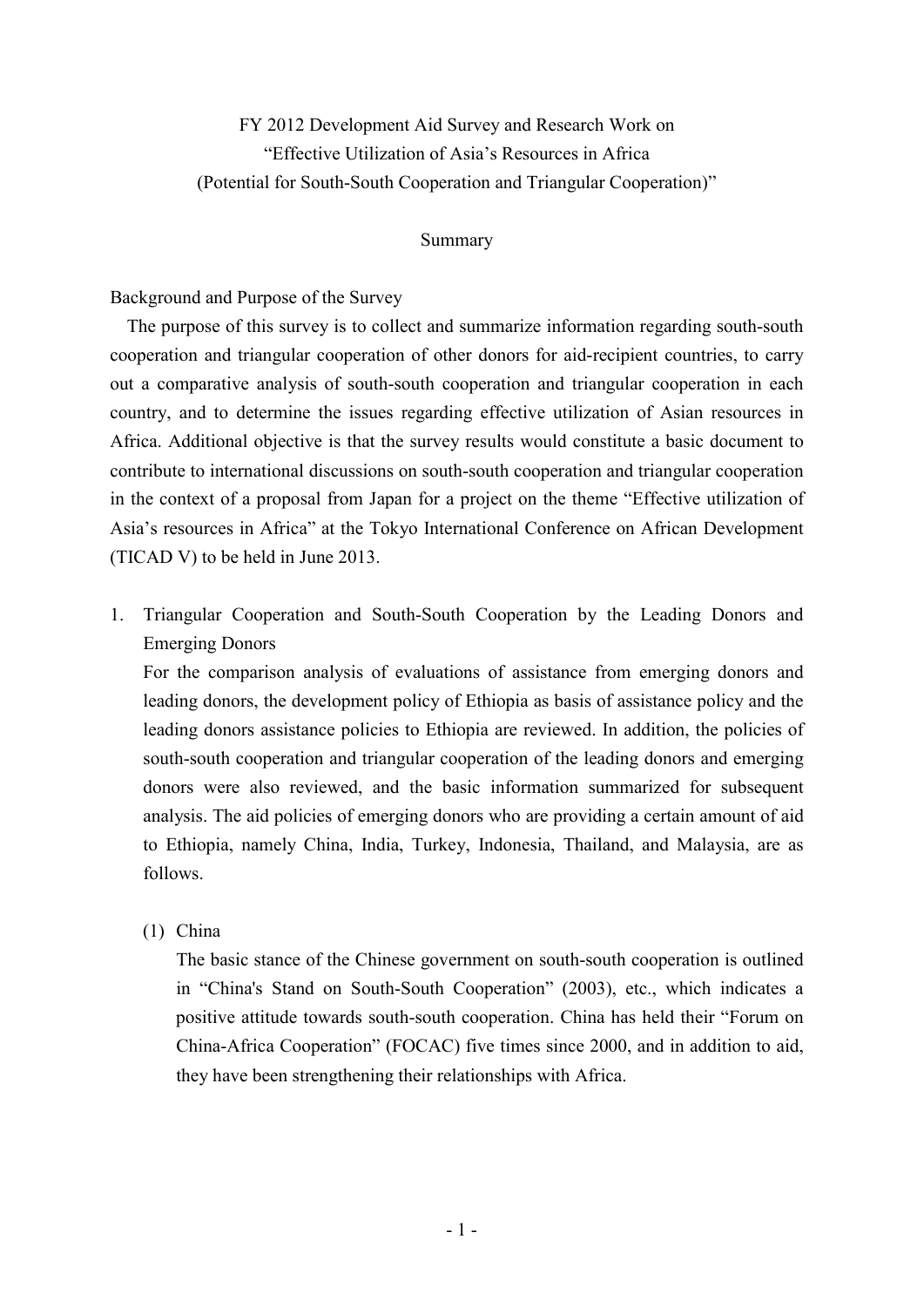# (2) India

 The Indian government agreed to an "Africa-India Framework of Cooperation" in 2008 with several African countries, the African Union, and regional economic communities, and is implementing aid in accordance with this agreement. In the framework, specific fields of cooperation are defined, and cooperation in a wide range of fields, ranging from economic cooperation to the tourism industry, etc., was agreed upon.

# (3) Turkey

 The aid agency of the Turkish government, The Turkish Cooperation and Development Agency (TIKA), will establish a development strategy in accordance with international development cooperation endeavors such as the Paris Declaration, etc., as a matter of priority. Since 2006 TIKA has taken the initiative in carrying out policy dialog with DAC member countries and non-member countries. Also, TIKA recognizes the main flow of international development cooperation is north-south aid, and TIKA implements aid with the objective that as a semi-developed country Turkey will be responsible for their share of aid.

# (4) Indonesia

 The Indonesian government has prepared the "JAKARTA COMMITMENT: Aid for Development Effectiveness Indonesia's Road Map to 2014," which was formulated by Badan Perancanaan Pembangunan Nasional (BAPPENAS), the National Development Planning Board. Within this roadmap the Indonesian development aid policy is stated as: (1) Strengthening country ownership over development, (2) Creating more effective and comprehensive partnerships for development, and (3) Taking responsibility for achieving development results.

### (5) Thailand

 In 2004 the Thailand International Development Cooperation Agency (TICA) was established within the Thailand Ministry of Foreign Affairs to implement international cooperation. Aware that the role of Thailand has changed from that of an aid recipient country to that of a new donor, TICA recognizes the necessity of promoting south-south cooperation in order to effectively implement its development program within the framework known as the "Thai International Cooperation Programme" (TICP).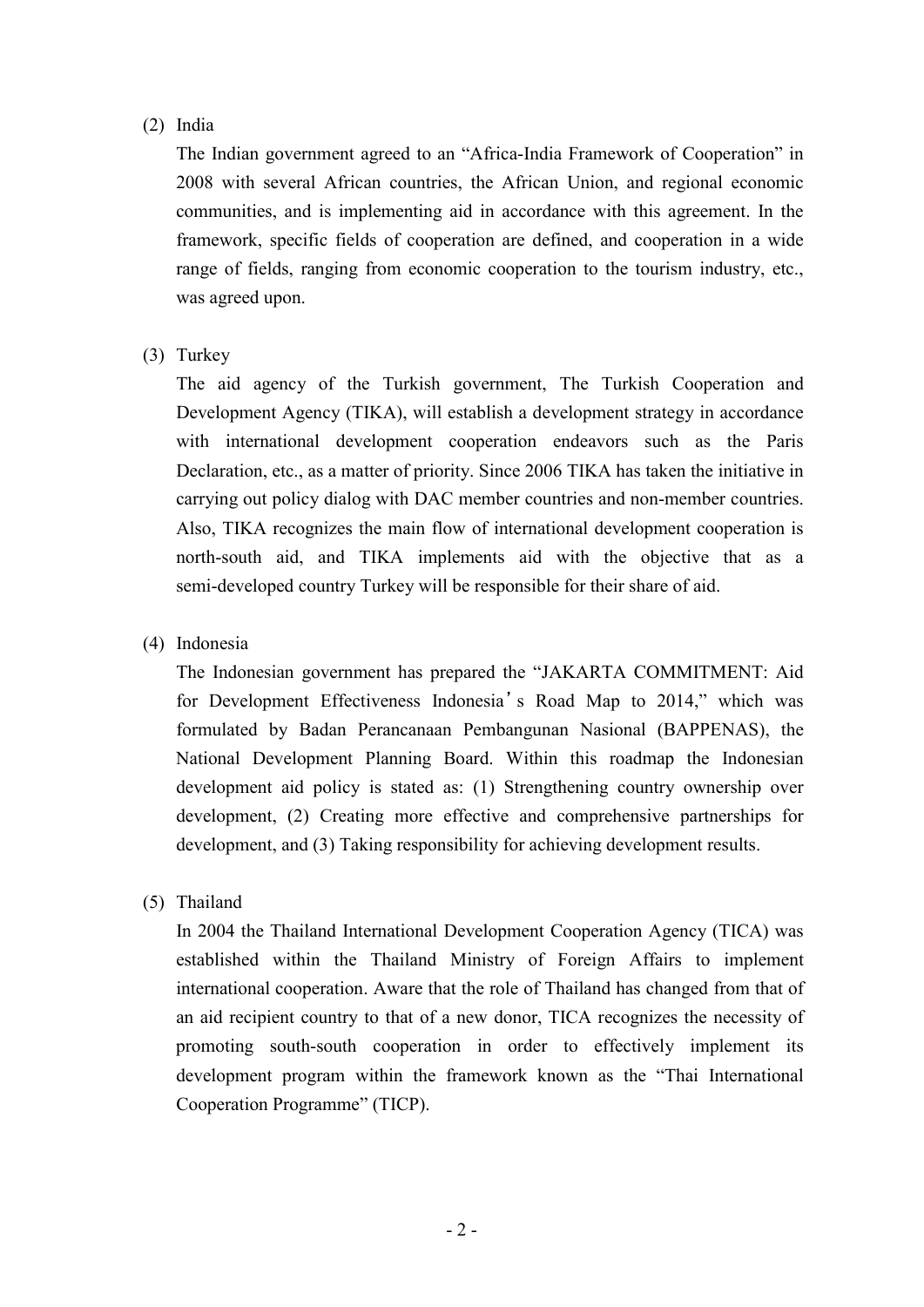### (6) Malaysia

 Since 1980 Malaysia has implemented the "Malaysian Technical Cooperation Programme" (MTCP), to share development experience and knowledge with developing countries in the spirit of south-south cooperation. Since MTCP is based on the belief that national development depends on the quality of human resources, training is provided in various fields such as public administration, good governance, health services, education, sustainable development, agriculture, poverty eradication, investment promotion, ICT, and banking.

2. Evaluation of Aid to Ethiopia by Emerging Donors and Japan (Including Triangular Cooperation)

 The features of the emerging donors' aid to Ethiopia have been summarized to obtain an overview of the actual situation as well as to establish (1) the objectives of the aid to Ethiopia, (2) the main fields of the aid to Ethiopia, (3) the status of cooperation with other donors, (4) aid implementation schemes, (5) consistency with the development needs of the Ethiopian government, and (6) the evaluation by the Ethiopian government. In particular, it was found that China and India have a strong presence due to their aid to Ethiopia, that Turkey is expanding their aid to Ethiopia based on technical assistance, and that Indonesia is providing training programs to Ethiopia, etc.

 In addition, the strengths and weaknesses of Japanese aid mainly from the aspect of the Ethiopian government organizations were analyzed by comparing with the new donor's aid to Ethiopia, based on evaluation by the Ethiopian side of triangular training carried out in Ethiopia by Japan in cooperation with Malaysia. The results indicated that the main strengths of Japanese aid were: 1) comprehensive aid system, 2) expectations of the Ethiopian government, and 3) quality of the projects. On the other hand, the weaknesses of Japanese aid were: 1) high cost, 2) insufficient personnel resources, 3) restrictions of OECD-DAC rules, and 4) difference in development level.

3. Comparison of Cooperation by Emerging Donors in Ethiopia

 The points in common and the points of difference of the emerging donors implementing aid to Ethiopia were analyzed from several viewpoints, such as fields of aid, aid schemes, magnitude of the aid, etc. The analysis was carried out for the countries as above, namely, China, India, Turkey, Indonesia, Thailand, and Malaysia, who are considered to be carrying out aid in Ethiopia. Tables 1 through 5 show the comparison results for the fields of the aid to Ethiopia of each of the emerging donors,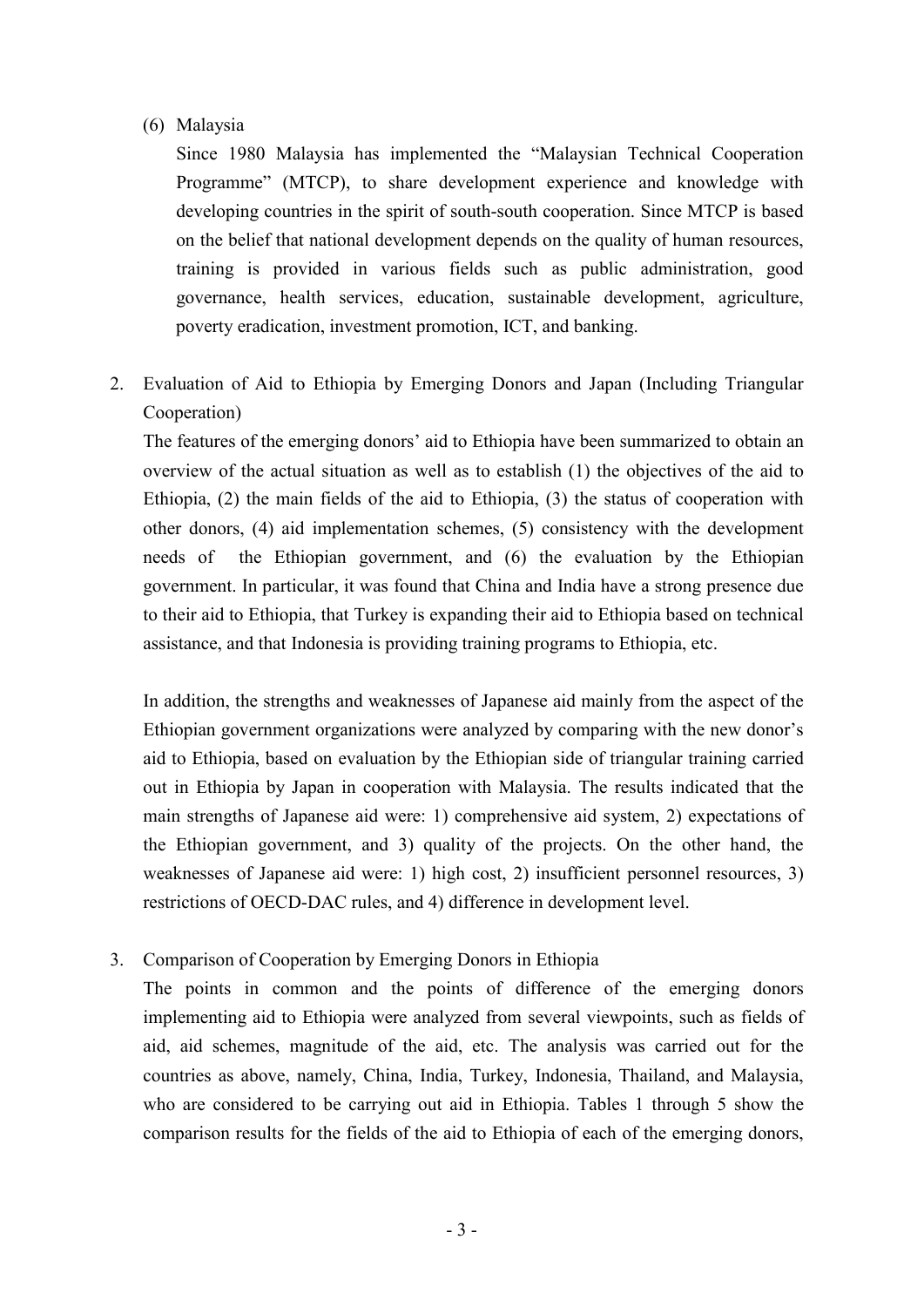the aid schemes, bases for the aid, the magnitude of the aid, and the views of the Ethiopian side.

|                           | China          | India    | Turkey   | Indonesia                                   | Thailand | Malaysia |
|---------------------------|----------------|----------|----------|---------------------------------------------|----------|----------|
| Traffic<br>infrastructure | $\circledcirc$ |          |          |                                             |          |          |
| Electrical power          | ∩              | O        |          |                                             |          |          |
| Industrial<br>development | ∩              | O        |          |                                             |          | O        |
| Agriculture               | ∩              | $\Omega$ | $\Omega$ | Ω                                           |          |          |
| Water                     | ∩              | O        | Ω        |                                             |          |          |
| Health                    | ∩              |          | Ω        |                                             |          |          |
| Education                 | ∩              | O        | Ω        | Δ<br>(triangular cooperation<br>with Japan) |          |          |

Table 1 Comparison of emerging donors' fields of aid

Notes:  $\circledcirc$  = positively implemented,  $\circledcirc$  = confirmed to be implemented,  $\triangle$  = not confirmed to be implemented as bilateral cooperation,  $-$  = not confirmed

Source: Prepared by MRI from various documents

| Table 2 Comparison of aid schemes of emerging donors |  |  |
|------------------------------------------------------|--|--|
|                                                      |  |  |

|                                   | China | India | Turkey | Indonesia | Thailand | Malaysia |
|-----------------------------------|-------|-------|--------|-----------|----------|----------|
| Favorable financing               |       |       |        |           |          |          |
| Grant aid program                 |       |       |        |           |          |          |
| Training, technical<br>assistance |       |       |        |           |          |          |

Notes:  $\mathsf{O}$  = confirmed to be implemented,  $\Delta$  = considered to be implemented based on information from meetings,

 $etc. - = not confirmed$ 

Source: Prepared by MRI from various documents

|           | Bases for aid to Ethopia                                                      |
|-----------|-------------------------------------------------------------------------------|
| China     | . Embassy (official responsible has been appointed)                           |
| India     | •Embassy                                                                      |
| Thailand  | . Not clear (they have neither embassy nor aid organization base in Ethiopia) |
| Malaysia  | . Not clear (they have neither embassy nor aid organization base in Ethiopia) |
| Indonesia | •Embassy                                                                      |
| Turkey    | . Local office of the aid organization TIKA                                   |

Source: Prepared by MRI from various documents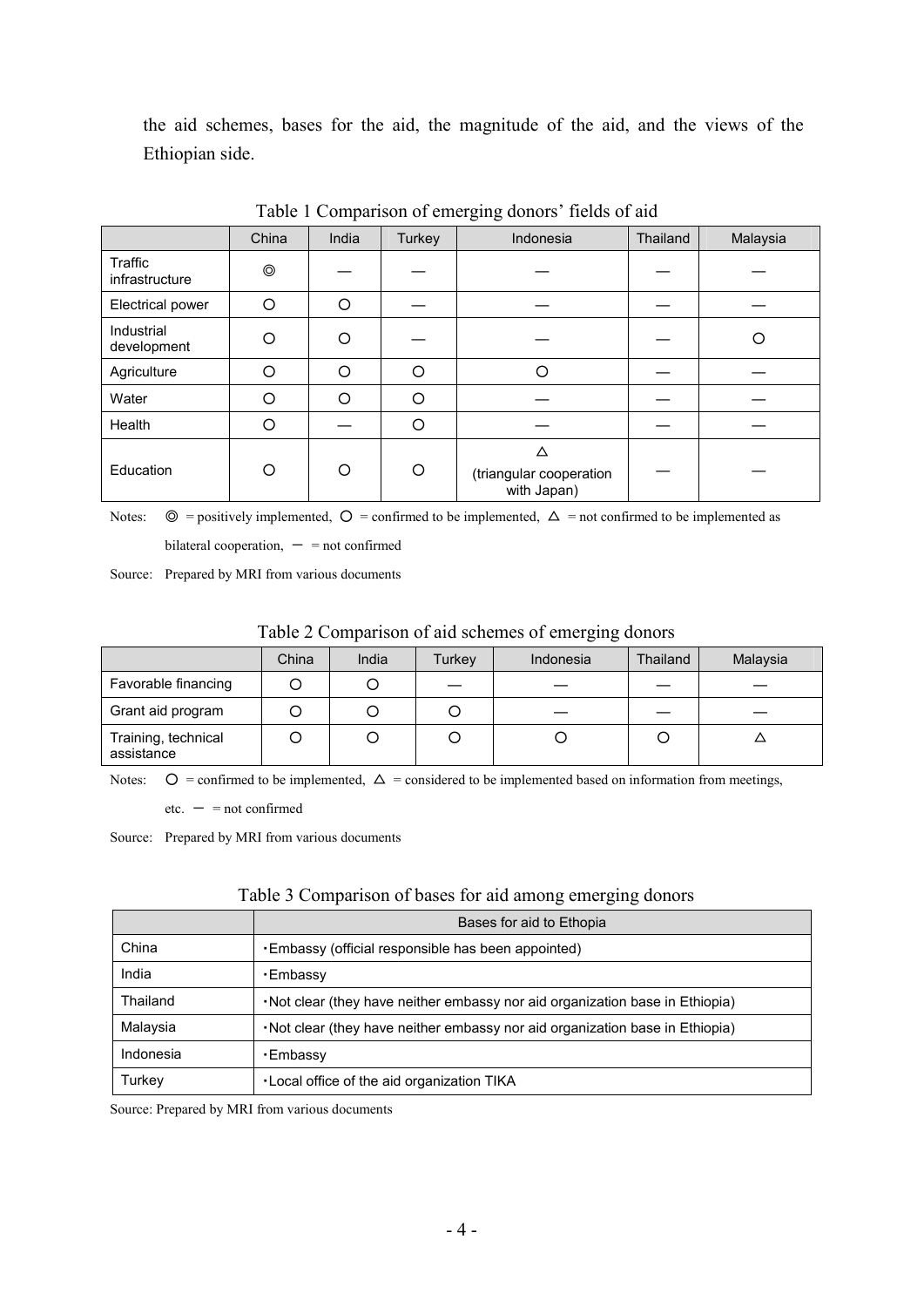|           | Scale of aid to Ethiopia (representative examples, as known)                            |
|-----------|-----------------------------------------------------------------------------------------|
| China     | Grant aid cooperation: US\$24 million (1995-2009)                                       |
|           |                                                                                         |
|           | Loans (favorable financing): US\$82 million (1995-2009)<br>٠                            |
| India     | Loans (favorable financing): US\$640 million (construction of sugar factory), etc.<br>٠ |
| Turkey    | Technical assistance: US\$1.5 million (medical support to cataract patients)<br>٠       |
| Indonesia | Technical Cooperation program: Training 28 persons<br>٠                                 |
| Thailand  | Triangular program: Training 7 persons<br>٠                                             |
| Malaysia  | Not clear                                                                               |

#### Table 4 Comparison of the scale of aid by emerging donors

Source: Prepared by MRI from various documents

|           | Table 5 Years on the aid from the emerging donors                                                                          |
|-----------|----------------------------------------------------------------------------------------------------------------------------|
|           | Evaluation and impressions of the aid from the Ethiopian side (in outline)                                                 |
| China     | Evaluated extremely highly, local presence is remarkable.                                                                  |
| India     | • Aid is evaluated highly.                                                                                                 |
| Turkey    | Although it is known that aid is being provided, details of the aid are not as widely<br>known as that of China and India. |
| Indonesia | Aid is being provided, but it is not as widely known as that of China, India, and Turkey.                                  |
| Thailand  | Aid is being provided, but it is not as widely known as that of China, India, and Turkey.                                  |
| Malaysia  | Aid is being provided, but it is not as widely known as that of China, India, and Turkey.                                  |

# Table 5 Views on the aid from the emerging donors

Source: Prepared by MRI from various documents

### 4. Implementation of Aid in Africa Jointly with Emerging Donors

 In conclusion, based on the above information and analysis, the issues regarding south-south cooperation and triangular cooperation were discussed from the viewpoint of how Japan should work with the emerging donors in the future when implementing aid in Africa, and suggestions regarding Japan's aid were given based on these issues.

 Specifically, it is possible to identify the issues regarding south-south cooperation as strengthening the policies towards aid of the emerging donors, strengthening organizational aspects of the aid of the emerging donors, and raising the presence of the aid of the emerging donors. Also, issues regarding triangular cooperation include raising awareness of triangular cooperation as a scheme itself, considerations for the aid-recipient country for implementing triangular cooperation, and implementation of aid based on the aid capacity of the resource country (new donor).

 Based on these issues, it is considered important that Japan search for new aid schemes to improve the effectiveness of the aid, while using the triangular cooperation scheme through appropriate links with new donor countries. Also, it is considered important that